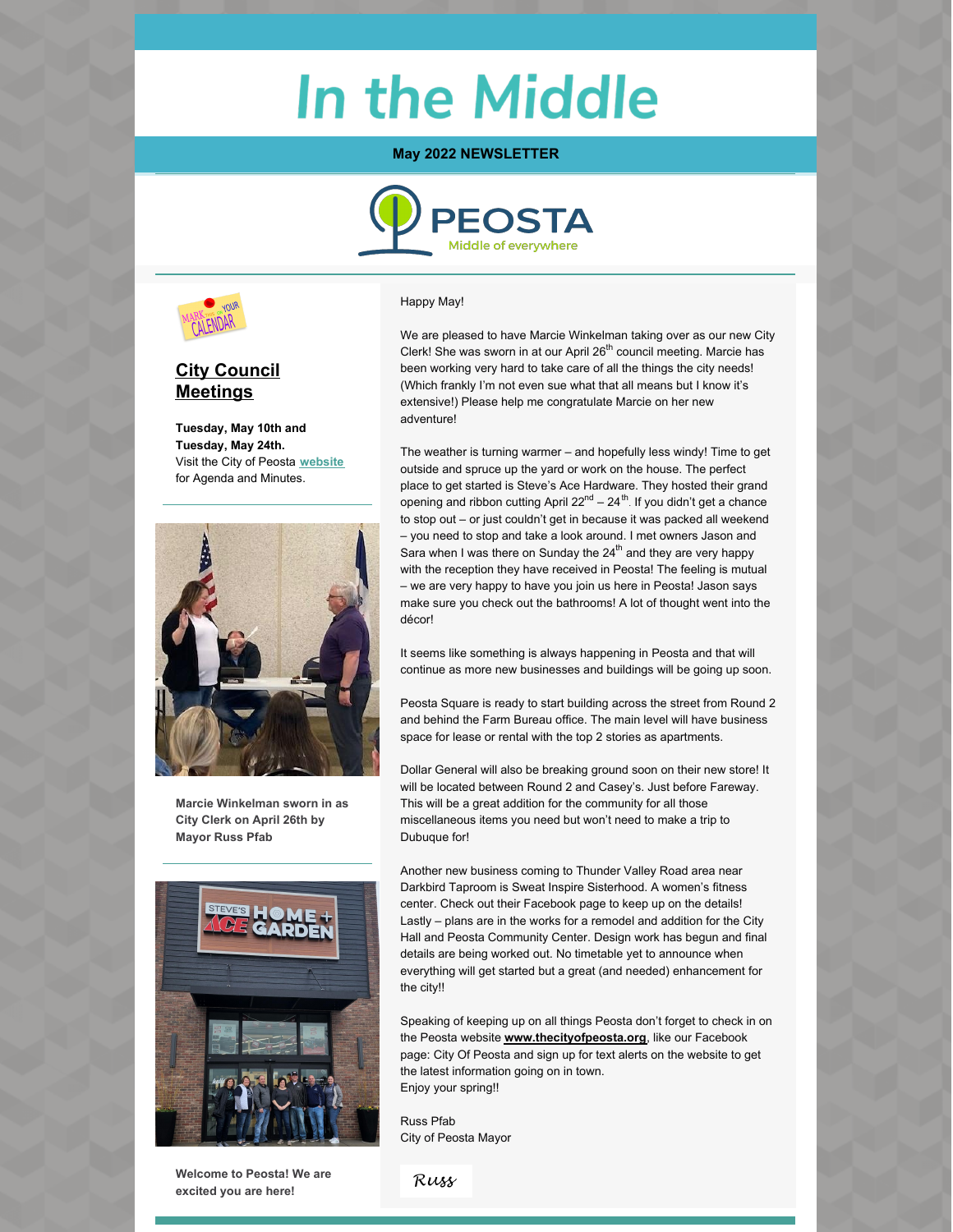# **CITY OF PEOSTA/PCC STORE OPEN!**



Be in the Middle! The City of Peosta/PCC have teamed up with Envision in Dubuque. Order your City of Peosta/PCC swag today online. Items will be available for delivery to your home (delivery fee will apply) or picked up from the Envision store in Dubuque.

When ordering you will have the option of 2 logos- **City of Peosta** or **Peosta**

**Community Centre**. Screen print and embroidered apparel is available and items range from tank tops, jogger pants, shorts, jackets, and much more. There are many items to choose from so be sure to visit the store.

> **[SHOP](https://envisiontees.chipply.com/cityofpeosta/store.aspx?eid=64248&apid=1869260&acid=185115) NOW**

# **Police Department ROAD CLOSURES**

**Saturday, May 28th**-Outrun the Rays 5K Walk/Run. Map is posted below. Roads will be closed from 9:00am-10:30am (approximately). We appreciate everyone's patience and understanding to keep our participants and community safe during these events.

 $\mathbf{P}$ 

#### **[Outrun](https://www.outruntherays.org/) the Rays**





## **New Hours Beginning begin May 15th**

#### **May 15 - September 30**

**Monday - Thursday** 5:00am-8:00pm **Friday:** 5:00am-7:00pm **Saturday:** 7:00am-3:00pm **Sunday:** 7:00am-12:00pm

**Peosta [Community](https://www.cityofpeosta.org/calendar/by_calendar/community_centre) Centre Calendar**

**Kids Craft Club:** (K-5th Grade) Join Miss Kayla for an easy craft, shared over Zoom or in person. Registration is required for virtual sessions to get supplies and the Zoom link and must be completed by April 15th for the May session. **[Registration](https://forms.office.com/Pages/ResponsePage.aspx?id=PEPsuwoBUUOMy-KdXMCaV07DnF6DIM9MlY2r1-FNl2JUQ1BRR1BCR0FaWTg1WFhFQUdXVDg0NjhHWiQlQCNjPTEkJUAjdD1n)** for May's virtual session

Peosta/NICC Branch- Wednesday, May 11th, 4:30 – 5:00pm